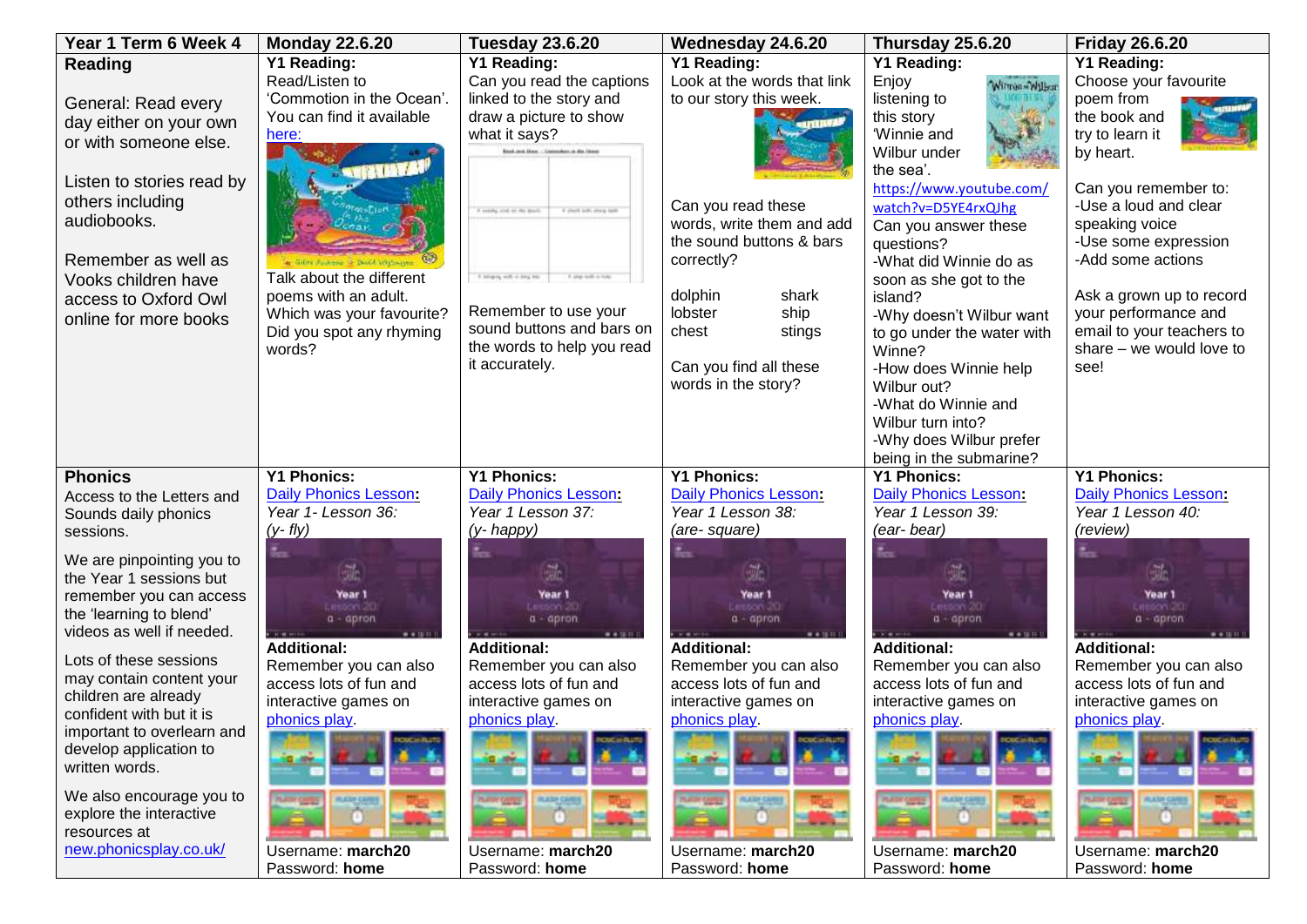| Literacy<br>Remember to use<br>capital letters, finger                           | <b>Y1 Writing</b><br>There are many different<br>types of sea creatures in<br>the story.                      | <b>Y1 Writing</b><br>There are facts about<br>each of the sea creatures<br>hidden within the poems.                                                                           | <b>Y1 Writing</b>                                                                                    | <b>Y1 Writing</b><br>Can you invent your own<br>sea creature and then<br>draw a picture of it? Can                                                         | <b>Y1 Writing</b><br>Throughout the story, new<br>sea creatures are<br>introduced using short                                                                                                                  |
|----------------------------------------------------------------------------------|---------------------------------------------------------------------------------------------------------------|-------------------------------------------------------------------------------------------------------------------------------------------------------------------------------|------------------------------------------------------------------------------------------------------|------------------------------------------------------------------------------------------------------------------------------------------------------------|----------------------------------------------------------------------------------------------------------------------------------------------------------------------------------------------------------------|
| spaces and full stops<br>Try to join ideas with<br>ʻand'.                        |                                                                                                               | <b>Octopus</b><br>imaidelfrenky energ<br>Interbit streg into                                                                                                                  | Can you choose your<br>favourite poem from the                                                       | you label it too or even<br>write a few sentences<br>about it?                                                                                             | rhyming poems.<br><b>CREATER TO</b>                                                                                                                                                                            |
| Take care with spelling-<br>Have you used your<br>sounds carefully? Do           | handless of the same of the color<br>Which of the sea creatures                                               | shirts, she have                                                                                                                                                              | book and write it using<br>your best hand writing?<br>You could even improve it<br>if you wanted to. |                                                                                                                                                            | <b>The A</b>                                                                                                                                                                                                   |
| you need a sound mat<br>from our website?<br>Use your careful                    | is your favourite, and why?<br>Draw an image of your<br>sea creature and describe<br>why it is your favourite |                                                                                                                                                                               | Add an illustration to go<br>with your writing.<br>There is an optional 'sea                         | What features would it<br>have? Would it have any<br>special skills? You can<br>use the blank fact file                                                    |                                                                                                                                                                                                                |
| handwriting. Make your<br>tall letters tall and sit<br>your letters on the line. | using adjectives and<br>joining words. You can<br>use your book or the<br>template on the website.            | Can you choose a sea<br>creature from the story to<br>research and make a fact<br>file about it? You can use<br>one of the templates on<br>the website or your<br>book/paper. | themed' writing page you<br>may like to use on the<br>website.                                       | template on the website if<br>you'd like to.<br>It could be a combination<br>of a few different sea<br>creatures. We can't wait to<br>see your creativity! | <b>REAL FIELD JUNE CORP.</b><br><b>RO-140</b><br>Can you create your own<br>poem for a sea creature of<br>your choice? You can use<br>the template on the<br>website or use paper and<br>decorate it yourself. |

Maths - We are still using the White Rose Maths Hub<https://whiterosemaths.com/homelearning/>a daily lessons that include a 5 minute video and accompanying questions. We have purchased a school subscription for you all to continue accessing the resources which we are downloading and posting on our website. You could print the questions out or just answer them verbally/ using your exercise books scrap paper for any jottings/working out. **If you have the technology to access this website please do. If you can't, or you can tell your child needs something more practical today, then other ideas are our website page – scroll down the year group page for other maths ideas.**

| $\mathbf{v}$ . Vinyi matno kao a<br><b>Maths</b> | <b>Monday 22.6.20</b>     | <b>Tuesday 23.6.20</b>     | Wednesday 24.6.20                           | Thursday 25.6.20                                          | <b>Friday 26.6.20</b>          |
|--------------------------------------------------|---------------------------|----------------------------|---------------------------------------------|-----------------------------------------------------------|--------------------------------|
|                                                  |                           |                            |                                             |                                                           |                                |
| <b>Using White Rose home</b>                     | Year 1: Week 8 Lesson 1-  | Year 1: Week 8 Lesson 2-   | Year 1: Week 8 Lesson 3-                    | Year 1: Week 8 Lesson 4-                                  | Year 1: Week 8 Lesson 5-       |
| learning: Please note we                         | <b>Arrays</b>             | <b>Doubles</b>             | <b>Sharing</b>                              | <b>Grouping</b>                                           | <b>Friday Challenge</b>        |
| are working a week                               |                           |                            |                                             |                                                           |                                |
| behind the site - we are                         |                           | <b>STATE BALLAST</b>       | the said groups : chemy                     | <b><i><u><u> André House de Comme</u>r (1995)</u></i></b> |                                |
| currently working on                             | (to seat) year ity parent |                            | tions and drill can also be contact consti- | <b>REAL-ABS-AMADE COUNT</b>                               | <b>Maths Challenge</b>         |
| Summer term week 8 in                            |                           |                            |                                             | $113130$                                                  |                                |
| Year 1. Worksheets are                           |                           |                            |                                             | $\sqrt{2}$<br><b>DEC</b>                                  |                                |
| <b>available on the school</b>                   |                           |                            |                                             |                                                           |                                |
| website.                                         |                           |                            |                                             | The contractor                                            |                                |
|                                                  | 222                       |                            | If you'd move carried formed 210            | single formation and                                      | <b>BBC</b><br>White<br>William |
| If you would like to look at                     | has an a common           |                            |                                             | Robert Ave., Laker, Missoula.                             | <b>Bitesize</b>                |
| some maths songs, please                         |                           |                            |                                             |                                                           |                                |
| go to:                                           | Beginning to explore      | Understanding means two    | Beginning to explore                        | Continuing to explore                                     |                                |
| https://www.bbc.co.uk/te                         | arrays and the terms row  | lots of something. Finding | division by sharing.                        | division using grouping.                                  | Questions 1 and 2 are          |
| ach/supermovers/ks1-                             | and column and use        | doubles of amounts to 30.  | Sharing objects by                          | Understanding groups are                                  | appropriate for Year 1 but     |
| maths-                                           | arrays to find totals.    |                            | different amounts.                          | equal and fair.                                           | feel free to try others if you |
| collection/z6v4scw                               |                           |                            |                                             |                                                           | can. Good Luck ©               |